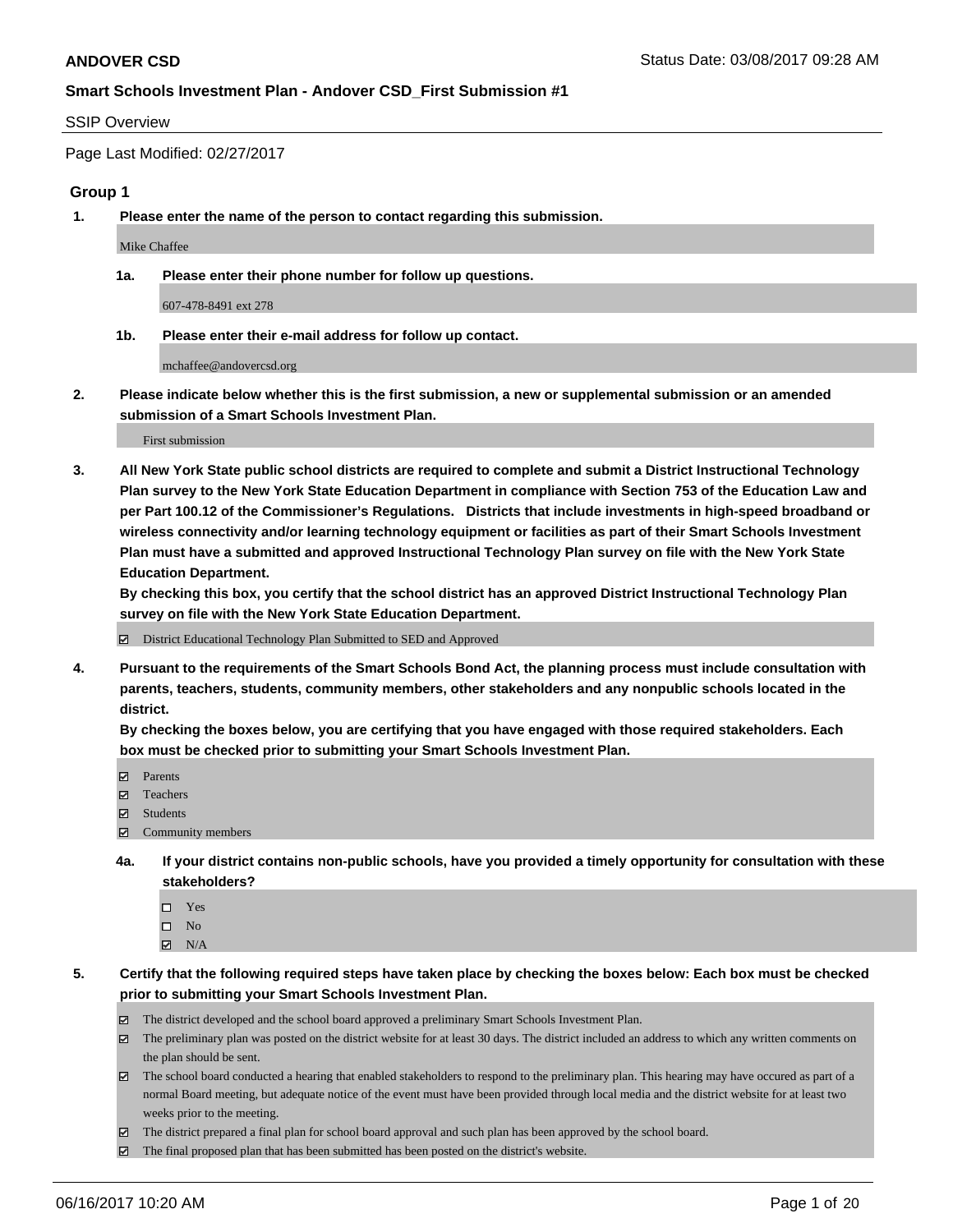SSIP Overview

Page Last Modified: 02/27/2017

**5a. Please upload the proposed Smart Schools Investment Plan (SSIP) that was posted on the district's website, along with any supporting materials. Note that this should be different than your recently submitted Educational Technology Survey. The Final SSIP, as approved by the School Board, should also be posted on the website and remain there during the course of the projects contained therein.**

Technology Schedule A.pdf ACS SSIP 17.docx

**5b. Enter the webpage address where the final Smart Schools Investment Plan is posted. The Plan should remain posted for the life of the included projects.**

http://www.andovercsd.org/cms/lib/NY01001960/Centricity/Domain/4/ACS%20SSIP%20November%2016.pdf

**6. Please enter an estimate of the total number of students and staff that will benefit from this Smart Schools Investment Plan based on the cumulative projects submitted to date.**

410

**7. An LEA/School District may partner with one or more other LEA/School Districts to form a consortium to pool Smart Schools Bond Act funds for a project that meets all other Smart School Bond Act requirements. Each school district participating in the consortium will need to file an approved Smart Schools Investment Plan for the project and submit a signed Memorandum of Understanding that sets forth the details of the consortium including the roles of each respective district.**

 $\Box$  The district plans to participate in a consortium to partner with other school district(s) to implement a Smart Schools project.

**8. Please enter the name and 6-digit SED Code for each LEA/School District participating in the Consortium.**

| <b>Partner LEA/District</b> | <b>ISED BEDS Code</b> |
|-----------------------------|-----------------------|
| (No Response)               | (No Response)         |

**9. Please upload a signed Memorandum of Understanding with all of the participating Consortium partners.**

(No Response)

**10. Your district's Smart Schools Bond Act Allocation is:**

\$449,583

**11. Enter the budget sub-allocations by category that you are submitting for approval at this time. If you are not budgeting SSBA funds for a category, please enter 0 (zero.) If the value entered is \$0, you will not be required to complete that survey question.**

|                                       | Sub-               |
|---------------------------------------|--------------------|
|                                       | <b>Allocations</b> |
| <b>School Connectivity</b>            | $\overline{0}$     |
| Connectivity Projects for Communities | $\overline{0}$     |
| <b>Classroom Technology</b>           | 67,490             |
| Pre-Kindergarten Classrooms           | l 0                |
| Replace Transportable Classrooms      | $\Omega$           |
| High-Tech Security Features           | $\overline{0}$     |
| Totals:                               | 67,490             |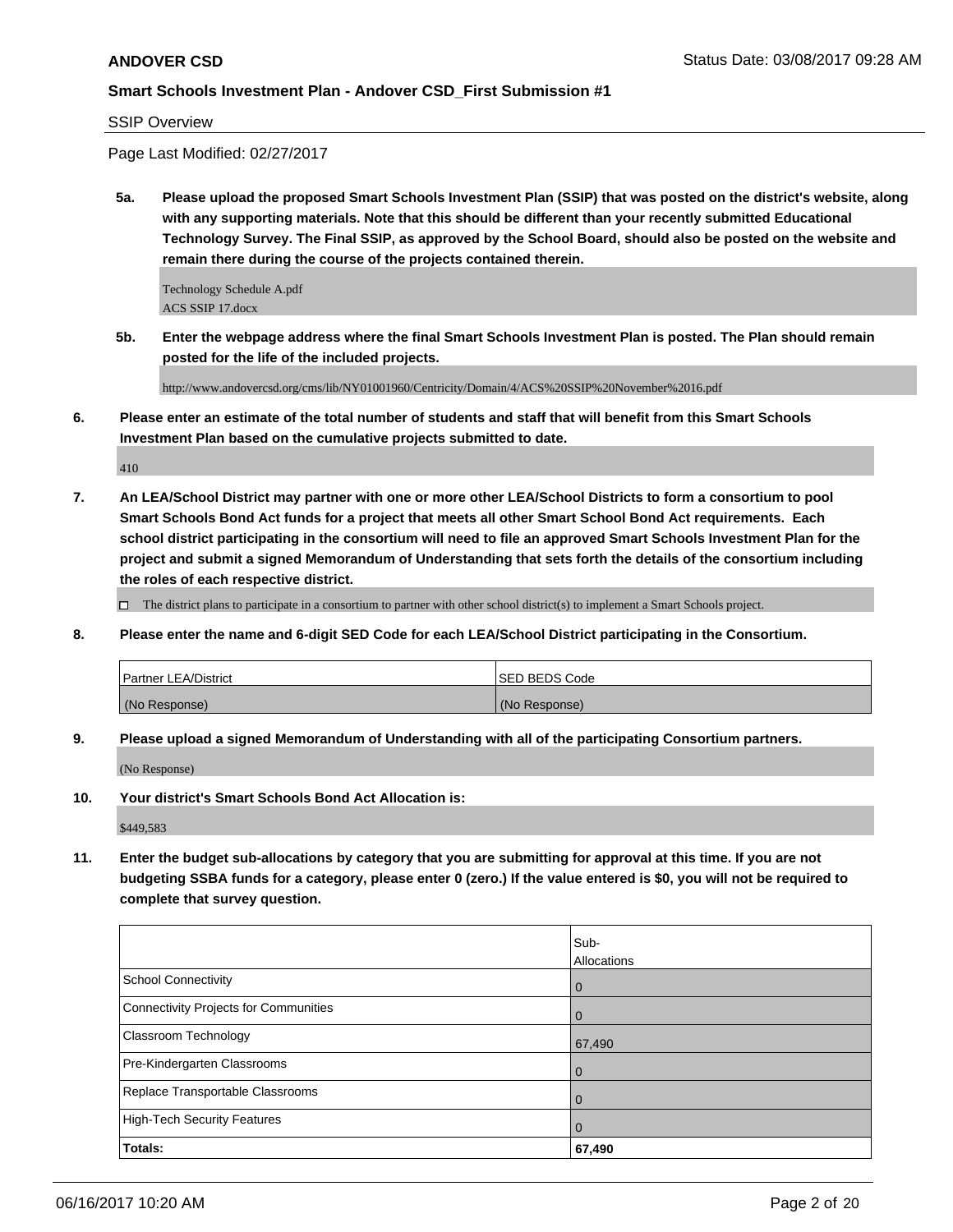## School Connectivity

Page Last Modified: 02/27/2017

# **Group 1**

- **1. In order for students and faculty to receive the maximum benefit from the technology made available under the Smart Schools Bond Act, their school buildings must possess sufficient connectivity infrastructure to ensure that devices can be used during the school day. Smart Schools Investment Plans must demonstrate that:**
	- **sufficient infrastructure that meets the Federal Communications Commission's 100 Mbps per 1,000 students standard currently exists in the buildings where new devices will be deployed, or**
	- **is a planned use of a portion of Smart Schools Bond Act funds, or**
	- **is under development through another funding source.**

**Smart Schools Bond Act funds used for technology infrastructure or classroom technology investments must increase the number of school buildings that meet or exceed the minimum speed standard of 100 Mbps per 1,000 students and staff within 12 months. This standard may be met on either a contracted 24/7 firm service or a "burstable" capability. If the standard is met under the burstable criteria, it must be:**

**1. Specifically codified in a service contract with a provider, and**

**2. Guaranteed to be available to all students and devices as needed, particularly during periods of high demand, such as computer-based testing (CBT) periods.**

**Please describe how your district already meets or is planning to meet this standard within 12 months of plan submission.**

(No Response)

- **1a. If a district believes that it will be impossible to meet this standard within 12 months, it may apply for a waiver of this requirement, as described on the Smart Schools website. The waiver must be filed and approved by SED prior to submitting this survey.**
	- By checking this box, you are certifying that the school district has an approved waiver of this requirement on file with the New York State Education Department.

#### **2. Connectivity Speed Calculator (Required)**

|                         | Number of<br><b>Students</b> | Multiply by<br>100 Kbps | Divide by 1000 Current Speed<br>to Convert to<br>Required<br>Speed in Mb | l in Mb          | Expected<br>Speed to be<br>Attained Within Required<br>12 Months | Expected Date<br>When<br>Speed Will be<br>Met |
|-------------------------|------------------------------|-------------------------|--------------------------------------------------------------------------|------------------|------------------------------------------------------------------|-----------------------------------------------|
| <b>Calculated Speed</b> | (No<br>Response)             | (No Response)           | (No<br>Response)                                                         | (No<br>Response) | (No<br>Response)                                                 | (No<br>Response)                              |

# **3. Describe how you intend to use Smart Schools Bond Act funds for high-speed broadband and/or wireless connectivity projects in school buildings.**

(No Response)

**4. Describe the linkage between the district's District Instructional Technology Plan and the proposed projects. (There should be a link between your response to this question and your response to Question 1 in Part E. Curriculum and Instruction "What are the district's plans to use digital connectivity and technology to improve teaching and learning?)**

(No Response)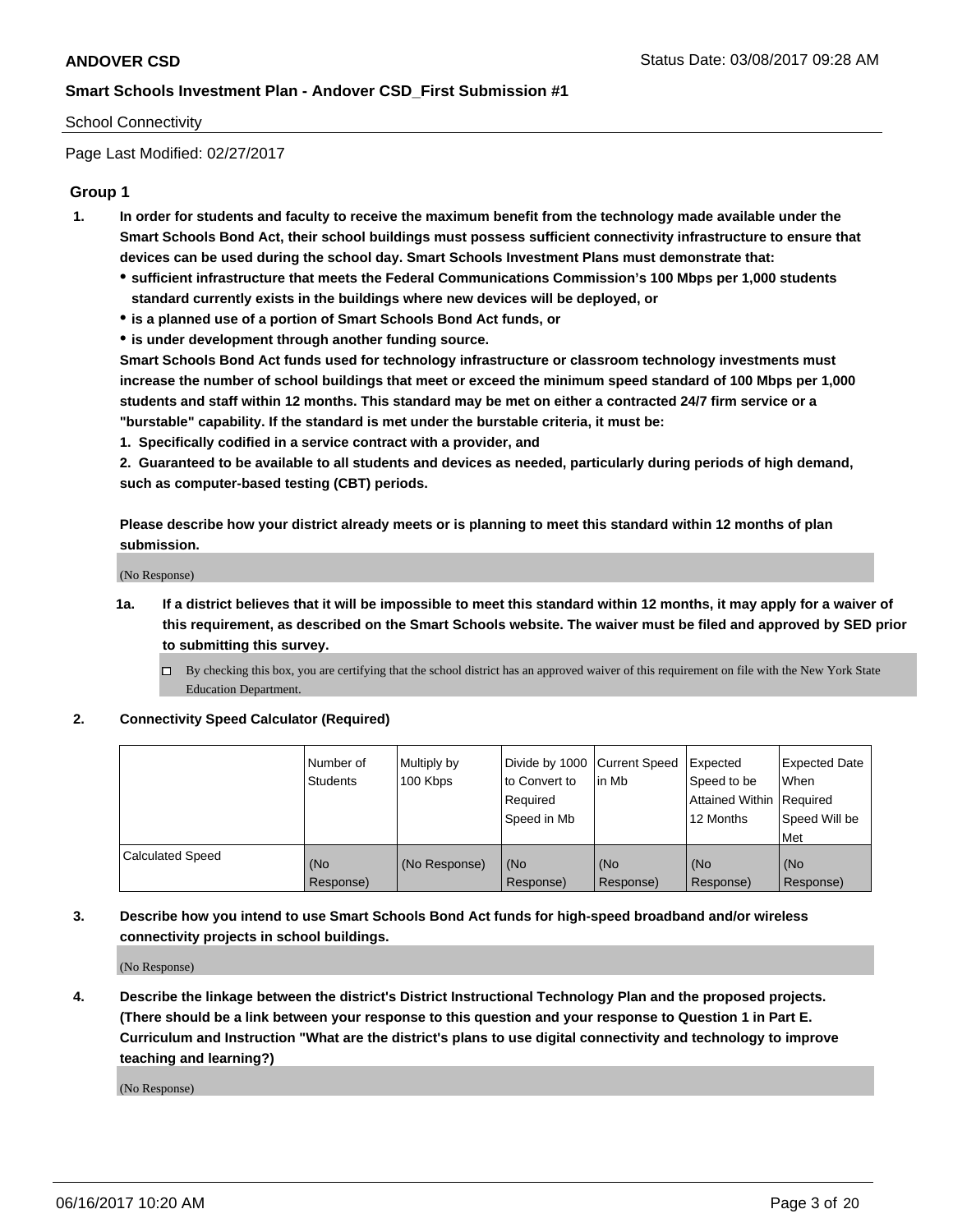### School Connectivity

Page Last Modified: 02/27/2017

**5. If the district wishes to have students and staff access the Internet from wireless devices within the school building, or in close proximity to it, it must first ensure that it has a robust Wi-Fi network in place that has sufficient bandwidth to meet user demand.**

**Please describe how you have quantified this demand and how you plan to meet this demand.**

(No Response)

**6. As indicated on Page 5 of the guidance, the Office of Facilities Planning will have to conduct a preliminary review of all capital projects, including connectivity projects.**

**Please indicate on a separate row each project number given to you by the Office of Facilities Planning.**

| Project Number |  |
|----------------|--|
|                |  |
| (No Response)  |  |

**7. Certain high-tech security and connectivity infrastructure projects may be eligible for an expedited review process as determined by the Office of Facilities Planning.**

**Was your project deemed eligible for streamlined review?**

(No Response)

**8. Include the name and license number of the architect or engineer of record.**

| Name          | License Number |
|---------------|----------------|
| (No Response) | (No Response)  |

**9. If you are submitting an allocation for School Connectivity complete this table.**

**Note that the calculated Total at the bottom of the table must equal the Total allocation for this category that you entered in the SSIP Overview overall budget.** 

|                                            | Sub-              |
|--------------------------------------------|-------------------|
|                                            | <b>Allocation</b> |
| Network/Access Costs                       | (No Response)     |
| <b>Outside Plant Costs</b>                 | (No Response)     |
| School Internal Connections and Components | (No Response)     |
| Professional Services                      | (No Response)     |
| Testing                                    | (No Response)     |
| <b>Other Upfront Costs</b>                 | (No Response)     |
| <b>Other Costs</b>                         | (No Response)     |
| Totals:                                    | 0                 |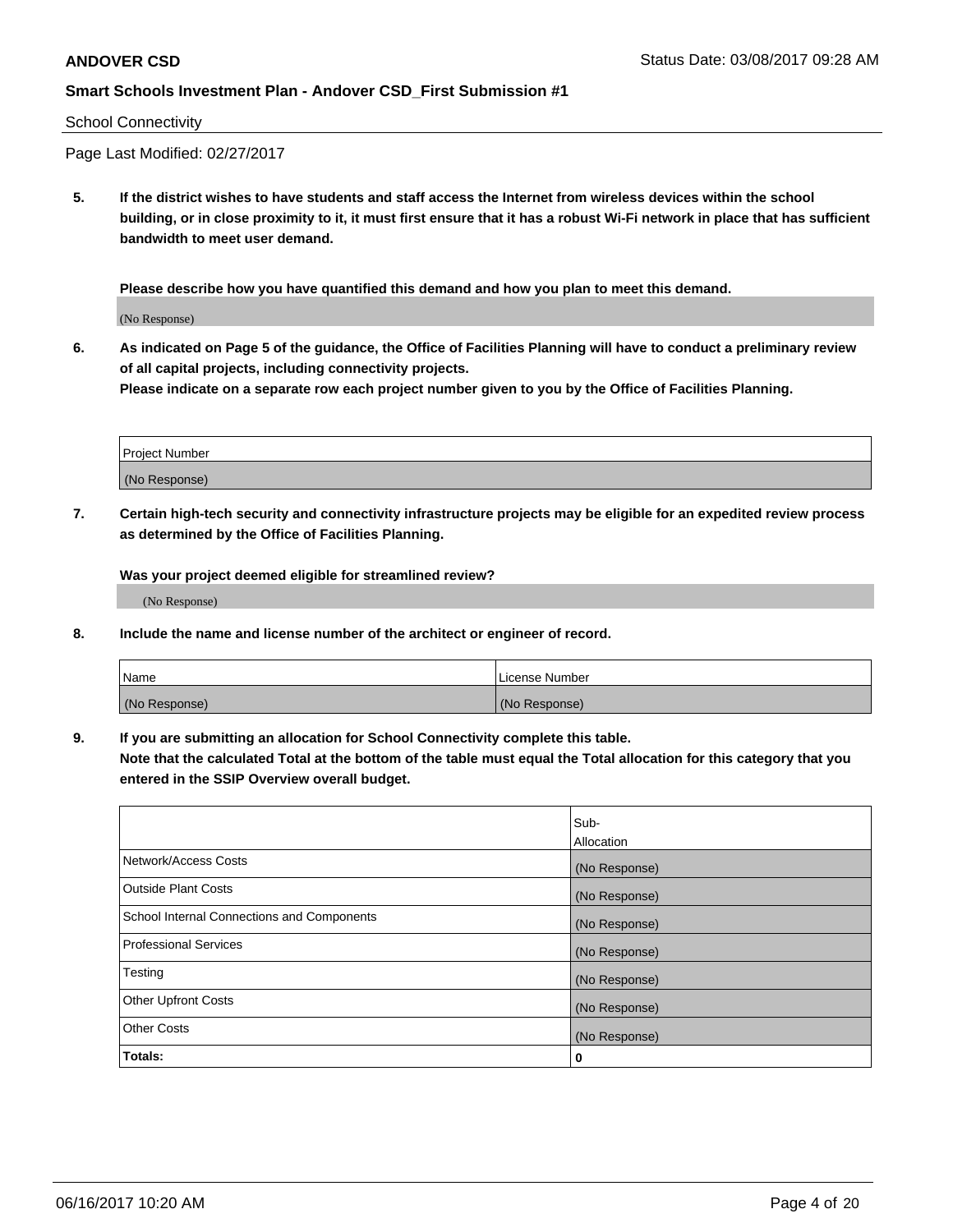#### School Connectivity

Page Last Modified: 02/27/2017

**10. Please detail the type, quantity, per unit cost and total cost of the eligible items under each sub-category. This is especially important for any expenditures listed under the "Other" category. All expenditures must be eligible for tax-exempt financing to be reimbursed through the SSBA. Sufficient detail must be provided so that we can verify this is the case. If you have any questions, please contact us directly through smartschools@nysed.gov. NOTE: Wireless Access Points should be included in this category, not under Classroom Educational Technology, except those that will be loaned/purchased for nonpublic schools. Add rows under each sub-category for additional items, as needed.**

Select the allowable expenditure type. Repeat to add another item under each type. Item to be purchased  $\sqrt{$  Quantity  $\sqrt{}$  Cost per Item  $\sqrt{}$  Total Cost (No Response) (No Response) (No Response) (No Response) (No Response)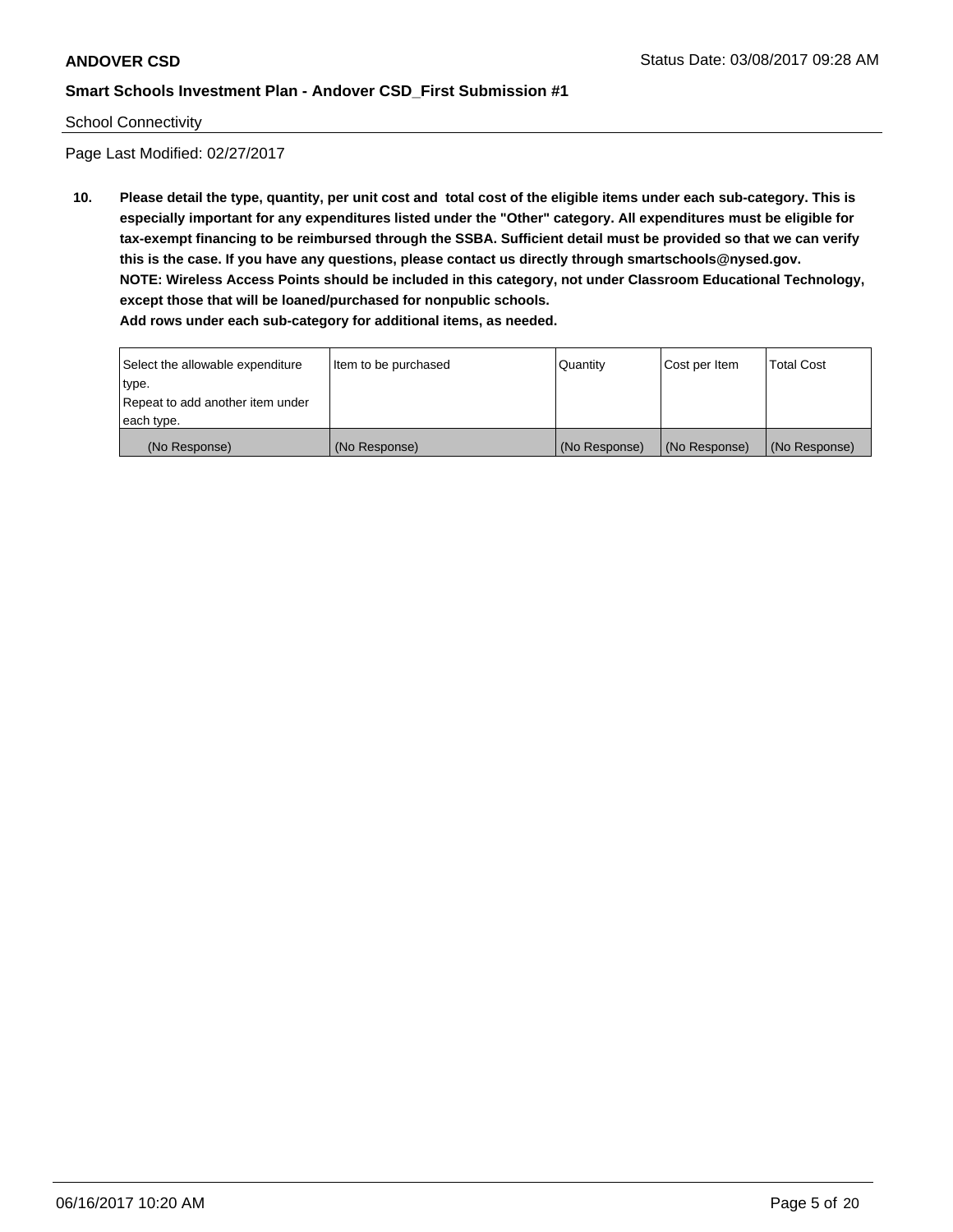Community Connectivity (Broadband and Wireless)

Page Last Modified: 02/27/2017

# **Group 1**

**1. Describe how you intend to use Smart Schools Bond Act funds for high-speed broadband and/or wireless connectivity projects in the community.**

(No Response)

**2. Please describe how the proposed project(s) will promote student achievement and increase student and/or staff access to the Internet in a manner that enhances student learning and/or instruction outside of the school day and/or school building.**

(No Response)

**3. Community connectivity projects must comply with all the necessary local building codes and regulations (building and related permits are not required prior to plan submission).**

 $\Box$  I certify that we will comply with all the necessary local building codes and regulations.

**4. Please describe the physical location of the proposed investment.**

(No Response)

**5. Please provide the initial list of partners participating in the Community Connectivity Broadband Project, along with their Federal Tax Identification (Employer Identification) number.**

| <b>Project Partners</b> | l Federal ID # |
|-------------------------|----------------|
| (No Response)           | (No Response)  |

**6. If you are submitting an allocation for Community Connectivity, complete this table. Note that the calculated Total at the bottom of the table must equal the Total allocation for this category that you entered in the SSIP Overview overall budget.**

|                                    | Sub-Allocation |
|------------------------------------|----------------|
| Network/Access Costs               | (No Response)  |
| Outside Plant Costs                | (No Response)  |
| <b>Tower Costs</b>                 | (No Response)  |
| <b>Customer Premises Equipment</b> | (No Response)  |
| <b>Professional Services</b>       | (No Response)  |
| Testing                            | (No Response)  |
| <b>Other Upfront Costs</b>         | (No Response)  |
| <b>Other Costs</b>                 | (No Response)  |
| Totals:                            | 0              |

**7. Please detail the type, quantity, per unit cost and total cost of the eligible items under each sub-category. This is especially important for any expenditures listed under the "Other" category. All expenditures must be capital-bond eligible to be reimbursed through the SSBA. If you have any questions, please contact us directly through smartschools@nysed.gov.**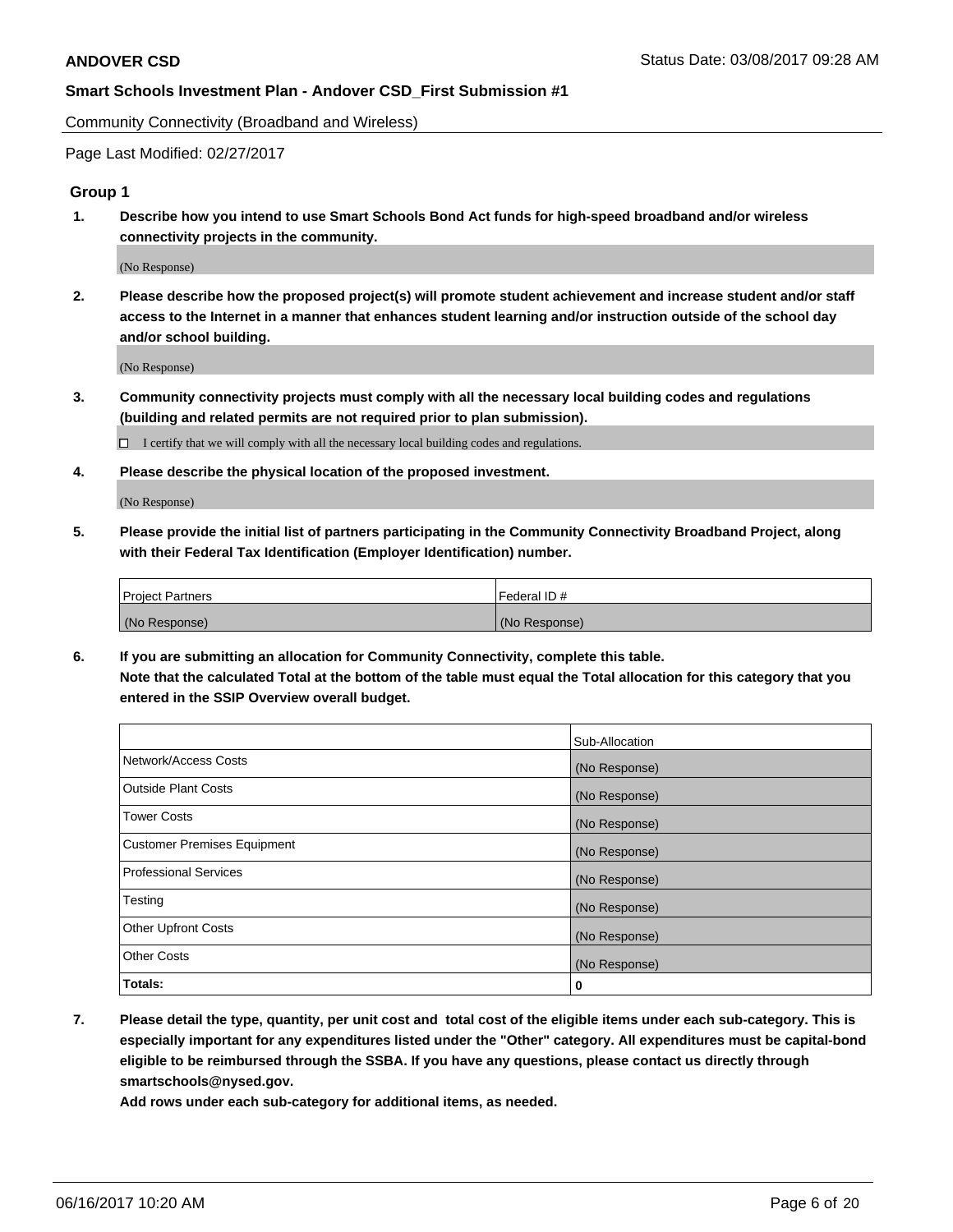Community Connectivity (Broadband and Wireless)

| Select the allowable expenditure<br>type.<br>Repeat to add another item under | Item to be purchased | Quantity      | Cost per Item | <b>Total Cost</b> |
|-------------------------------------------------------------------------------|----------------------|---------------|---------------|-------------------|
| each type.                                                                    |                      |               |               |                   |
| (No Response)                                                                 | (No Response)        | (No Response) | (No Response) | (No Response)     |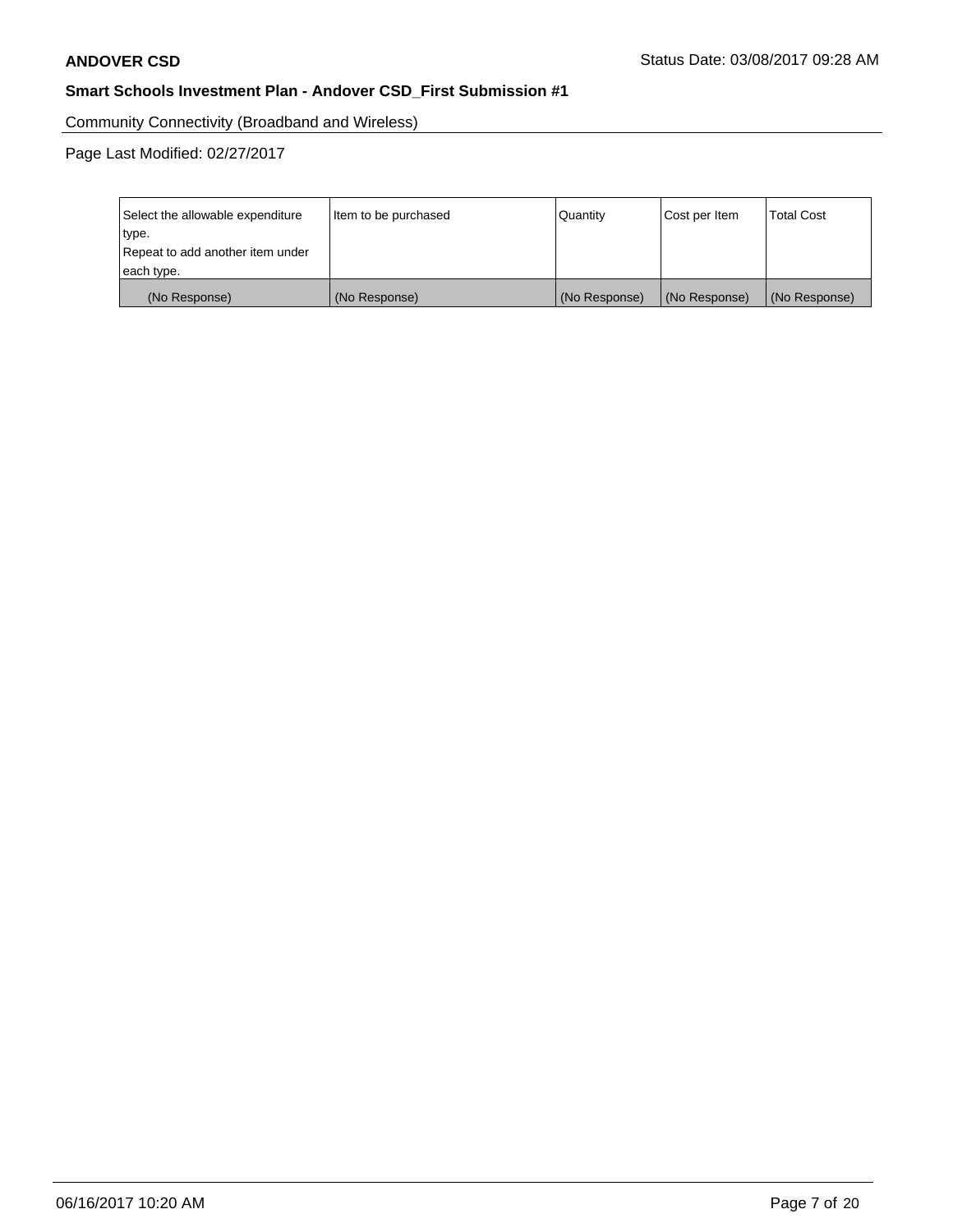## Classroom Learning Technology

Page Last Modified: 02/27/2017

## **Questions**

**1. In order for students and faculty to receive the maximum benefit from the technology made available under the Smart Schools Bond Act, their school buildings must possess sufficient connectivity infrastructure to ensure that devices can be used during the school day. Smart Schools Investment Plans must demonstrate that sufficient infrastructure that meets the Federal Communications Commission's 100 Mbps per 1,000 students standard currently exists in the buildings where new devices will be deployed, or is a planned use of a portion of Smart Schools Bond Act funds, or is under development through another funding source.**

**Smart Schools Bond Act funds used for technology infrastructure or classroom technology investments must increase the number of school buildings that meet or exceed the minimum speed standard of 100 Mbps per 1,000 students and staff within 12 months. This standard may be met on either a contracted 24/7 firm service or a "burstable" capability. If the standard is met under the burstable criteria, it must be:**

**1. Specifically codified in a service contract with a provider, and**

**2. Guaranteed to be available to all students and devices as needed, particularly during periods of high demand, such as computer-based testing (CBT) periods.**

**Please describe how your district already meets or is planning to meet this standard within 12 months of plan submission.**

The District meets or exceeds the Federal Minimum Standard of 100Mbps per 1,000 students. The District also has a robust Wi-Fi network in place that has a sufficient bandwidth in place to meet or exceed user demand. This Internet service is contracted through Erie One Boces with Time Warner.

The IT staff currently monitors the bandwidth usage by viewing reports in our Light Speed Rocket reporting engine. The District generally averages half of its bandwidth allotment.

The District has 2 Equallogic Dell PS 4100 Virtual Servers, 3 switch rooms and at least two hardwired data drops in every office and classroom. There are currently 30 Wireless Access points throughout the building that provide wireless Internet. The District also has approximately 200 desktop computers spread out among the Classrooms and Computer Labs. These computers are under 5 years old and on a Windows 7 operating platform. All NY State Public Schools are required to complete and submit an Instructional Technology Plan Survey to the New York State Education Department in compliance with Section 753 of the Education Law and per Part 100.2 of the Commissioner's Regulations. Districts that include educational technology purchases as part of their Smart Schools Investment plan must have a submitted and approved Instructional Technology Plan survey on file with the New York State Education Department. The District has successfully filed an Instructional Technology plan with the New York State Education Department.

# **1a. If a district believes that it will be impossible to meet this standard within 12 months, it may apply for a waiver of this requirement, as described on the Smart Schools website. The waiver must be filed and approved by SED prior to submitting this survey.**

 $\Box$  By checking this box, you are certifying that the school district has an approved waiver of this requirement on file with the New York State Education Department.

#### **2. Connectivity Speed Calculator (Required)**

|                         | l Number of<br><b>Students</b> | Multiply by<br>100 Kbps | Divide by 1000 Current Speed<br>to Convert to<br>Reauired<br>Speed in Mb | l in Mb | Expected<br>Speed to be<br>Attained Within Required<br>12 Months | <b>Expected Date</b><br><b>When</b><br>Speed Will be<br>Met |
|-------------------------|--------------------------------|-------------------------|--------------------------------------------------------------------------|---------|------------------------------------------------------------------|-------------------------------------------------------------|
|                         |                                |                         |                                                                          |         |                                                                  |                                                             |
| <b>Calculated Speed</b> | 315                            | 35,100                  | 35.1                                                                     | 1000    | 1gb                                                              | <b>Currently Met</b>                                        |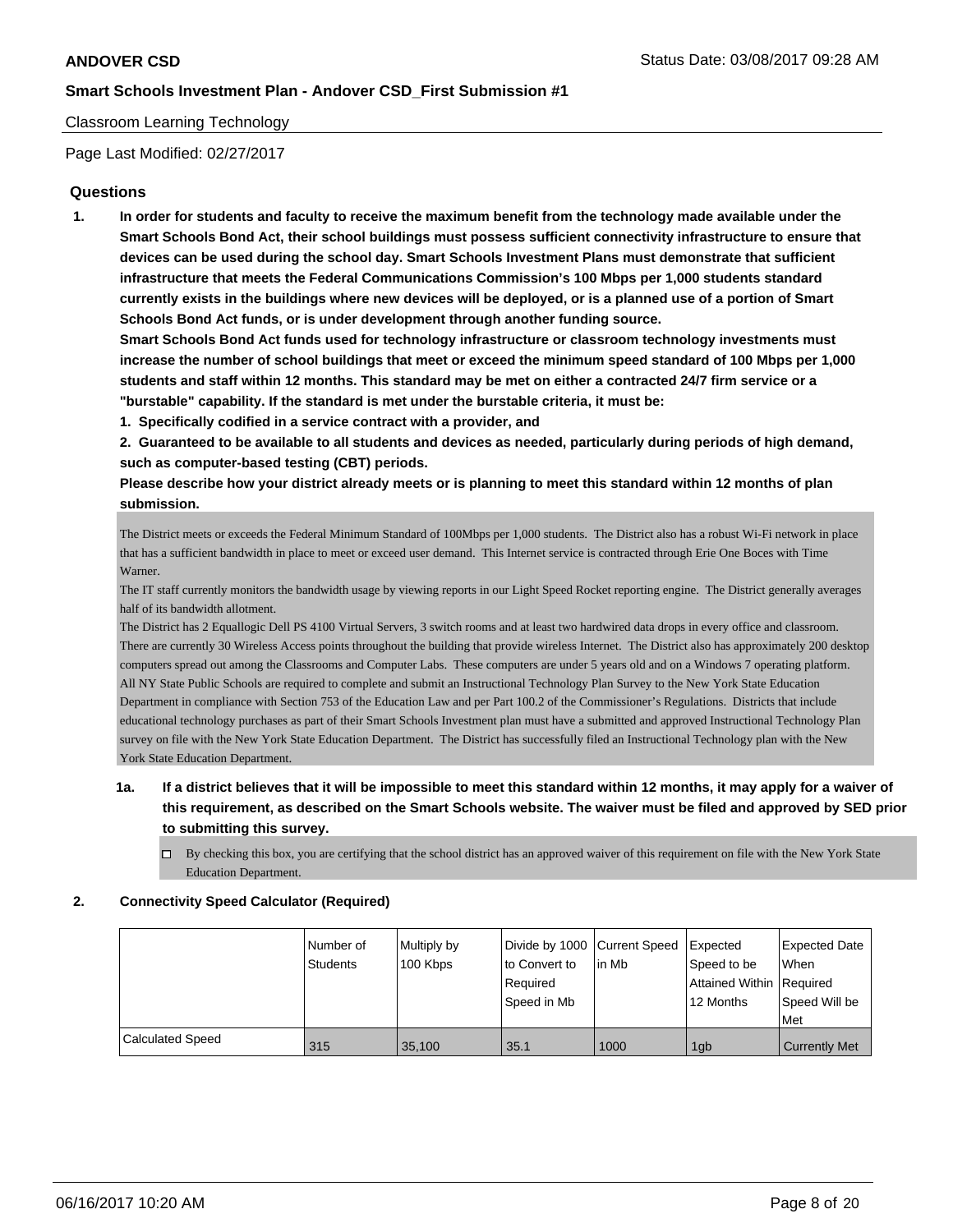## Classroom Learning Technology

Page Last Modified: 02/27/2017

**3. If the district wishes to have students and staff access the Internet from wireless devices within the school building, or in close proximity to it, it must first ensure that it has a robust Wi-Fi network in place that has sufficient bandwidth to meet user demand.**

**Please describe how you have quantified this demand and how you plan to meet this demand.**

The District meets or exceeds the Federal Minimum Standard of 100Mbps per 1,000 students. The District also has a robust Wi-Fi network in place that has a sufficient bandwidth in place to meet or exceed user demand. This Internet service is contracted through Erie One Boces with Time Warner. There are currently 30 Wireless Access points throughout the building that provide wireless Internet.

**4. All New York State public school districts are required to complete and submit an Instructional Technology Plan survey to the New York State Education Department in compliance with Section 753 of the Education Law and per Part 100.12 of the Commissioner's Regulations.**

**Districts that include educational technology purchases as part of their Smart Schools Investment Plan must have a submitted and approved Instructional Technology Plan survey on file with the New York State Education Department.**

- By checking this box, you are certifying that the school district has an approved Instructional Technology Plan survey on file with the New York State Education Department.
- **5. Describe the devices you intend to purchase and their compatibility with existing or planned platforms or systems. Specifically address the adequacy of each facility's electrical, HVAC and other infrastructure necessary to install and support the operation of the planned technology.**

| Technology                                | Cost   | Number | Total    |
|-------------------------------------------|--------|--------|----------|
| Dell Latitude Laptops Education<br>Series | 432.00 | 120    | 51840.00 |
| <b>Elmo Document Camera</b>               | 495.00 | 30     | 14850.00 |
| Swivl (I-pad Interactive tripod)          | 400    |        | 800.00   |

Infrastructure:

The District has clean power electricity in each classroom. The District has 2 Equallogic Dell PS 4100 Virtual Servers, 3 switch rooms and at least two hardwired data drops in every office and classroom. The District has licensing for Windows 7 operating platform through an EES agreement with Microsoft. The District has 30 Access points thorough out the building with plans for the installation of an access point in each classroom. The District also has a teacher desktop in each classroom to run the requested document cameras as well as 250 I-pads to work with the requested swivels.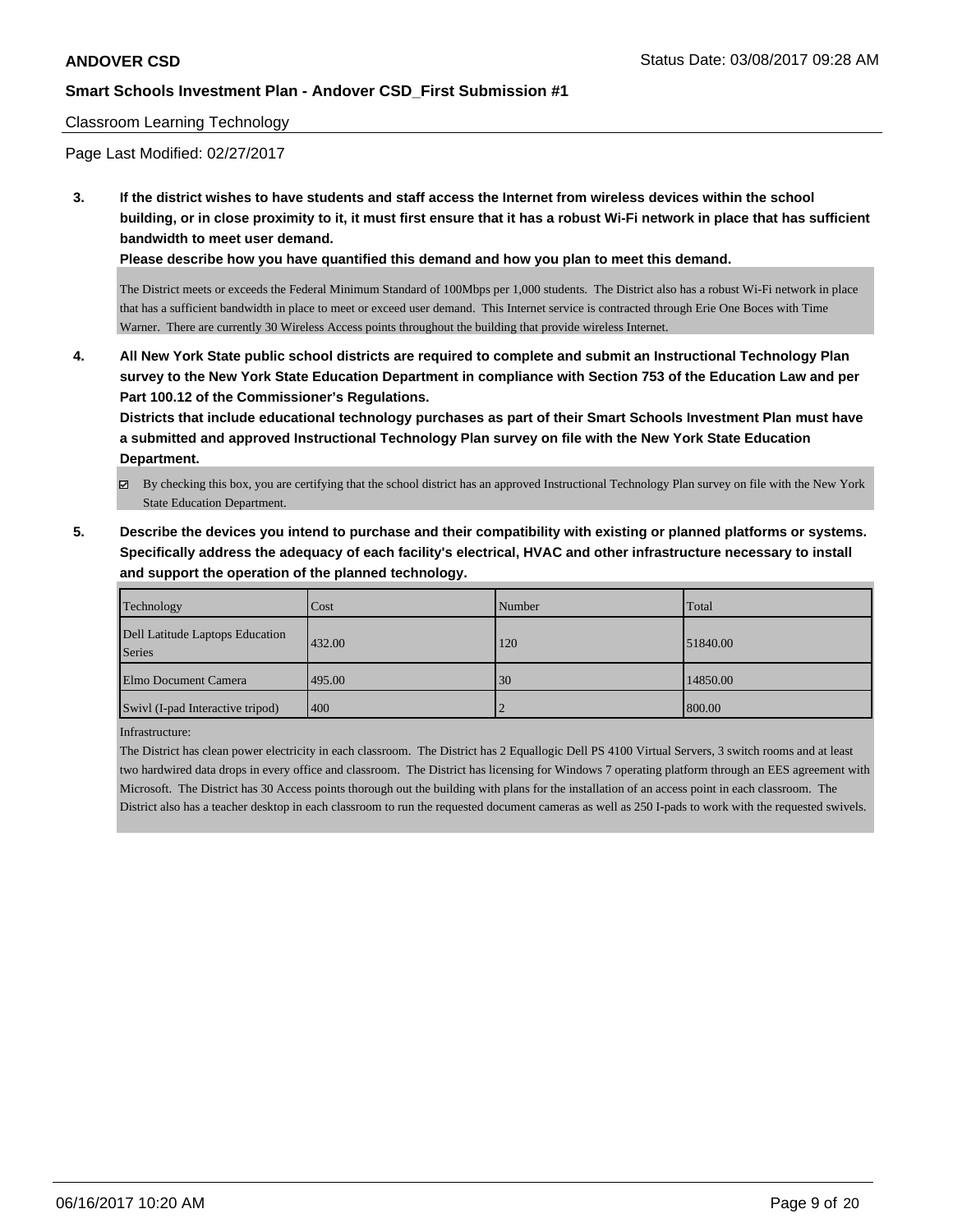## Classroom Learning Technology

Page Last Modified: 02/27/2017

- **6. Describe how the proposed technology purchases will:**
	- **> enhance differentiated instruction;**
	- **> expand student learning inside and outside the classroom;**
	- **> benefit students with disabilities and English language learners; and**
	- **> contribute to the reduction of other learning gaps that have been identified within the district.**

**The expectation is that districts will place a priority on addressing the needs of students who struggle to succeed in a rigorous curriculum. Responses in this section should specifically address this concern and align with the district's Instructional Technology Plan (in particular Question 2 of E. Curriculum and Instruction: "Does the district's instructional technology plan address the needs of students with disabilities to ensure equitable access to instruction, materials and assessments?" and Question 3 of the same section: "Does the district's instructional technology plan address the provision of assistive technology specifically for students with disabilities to ensure access to and participation in the general curriculum?"**

| Technology                                       | <b>Enhance Differentiated</b><br>Instruction                                                                                                                                                                                                                                                                                                            | <b>Expand Student Learning</b><br>Inside and Outside the<br>Classroom                                                                                                                                        | <b>Benefits Students with</b><br>Disabilities and ELLs                                                                                                                                                                                                                                                                                                                                                                                                                                            | Contribute to the reduction<br>of Learning Gaps.                                                                                                                                                                                             |
|--------------------------------------------------|---------------------------------------------------------------------------------------------------------------------------------------------------------------------------------------------------------------------------------------------------------------------------------------------------------------------------------------------------------|--------------------------------------------------------------------------------------------------------------------------------------------------------------------------------------------------------------|---------------------------------------------------------------------------------------------------------------------------------------------------------------------------------------------------------------------------------------------------------------------------------------------------------------------------------------------------------------------------------------------------------------------------------------------------------------------------------------------------|----------------------------------------------------------------------------------------------------------------------------------------------------------------------------------------------------------------------------------------------|
| Dell Latitude Laptops<br><b>Education Series</b> | Laptops purchased with<br>the SMART Bond funding<br>will expand the ways<br>Teachers can instruct<br>students by allowing access<br>to multiple sources of<br>electronic media and<br>information. Laptops will<br>also allow students more<br>ways to collaborate as well<br>as access to the Internet and<br>Internet based learning<br>applications. | Laptops make learning<br>inside and outside the<br>classroom more engaging.<br>Teachers have learned to<br>use web based applications<br>to enhance student learning<br>inside and outside the<br>classroom. | Laptops include speech to<br>text and text to speech<br>applications, the ability to<br>enlarge print, simplify web<br>pages, word prediction<br>support, and access to word<br>processing. These tools<br>provide all of our students<br>with the ability to fully<br>participate in classroom<br>learning activities. As<br>needed, students are<br>provided with audio<br>versions of books on<br>laptops. Having a Laptop<br>per student makes all of<br>these tools accessible as<br>needed. | Teachers monitor student<br>data through the use of<br>laptops. Teachers also use<br>laptops to create and give<br>formative and summative<br>assessments. These<br>assessments are then used to<br>identify learning gaps.                  |
| Elmo Document Camera                             | Elmos purchased with<br>the SMART Bond funding<br>will expand the ways<br>Teachers can instruct<br>students by allowing access<br>to multiple sources of<br>electronic media and written<br>media. Elmos will also<br>allow students more ways to<br>collaborate.                                                                                       | Elmo Document cameras<br>make learning inside and<br>outside the classroom more<br>engaging by allowing<br>teachers to present<br>traditional media to a wider<br>range of students.                         | Elmo Document cameras<br>allow teachers to enlarge<br>print, present worksheets,<br>read picture books and<br>simplify web pages for<br>students with disabilities.<br>These tools provide all of<br>our students with the ability<br>to fully<br>participate in classroom<br>learning activities.                                                                                                                                                                                                | Teachers monitor student<br>data through the use of<br>laptops. Teachers also use<br>Elmo Document cameras to<br>create and give formative<br>and summative<br>assessments. These<br>assessments are then used to<br>identify learning gaps. |
| Swivl                                            | Swivl is a base that holds an It will allow students to see<br>ipad and will track a<br>presenter and record their<br>video and audio on the ipad.                                                                                                                                                                                                      | themselves and critically<br>reflect on their own<br>presentations.                                                                                                                                          | The videos produced can be<br>uploaded and used for<br>review materials which will<br>help students with                                                                                                                                                                                                                                                                                                                                                                                          | With the ability to review<br>recorded material and<br>critically reflect on what<br>was presented and how to                                                                                                                                |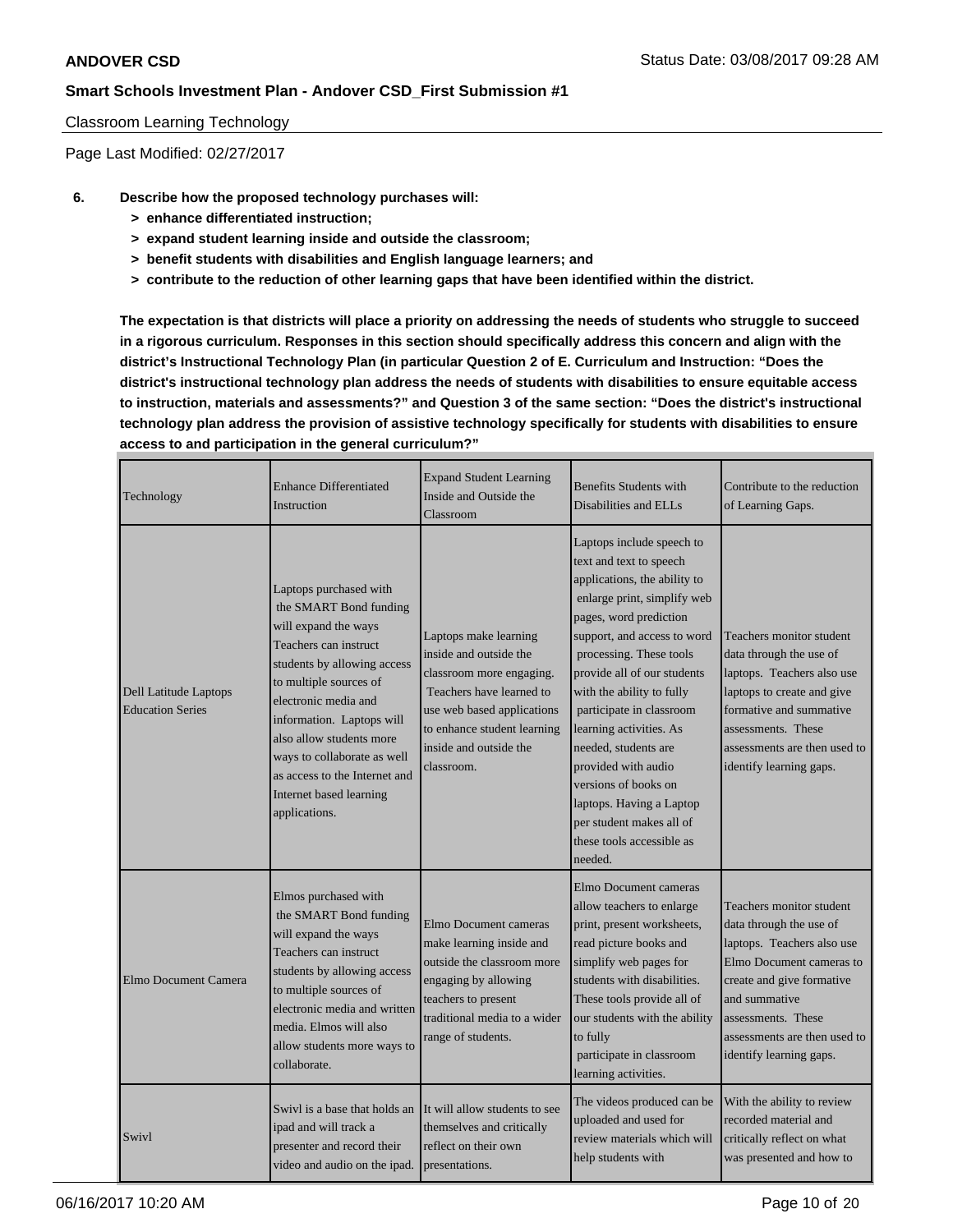#### Classroom Learning Technology

Page Last Modified: 02/27/2017

|  | grow from there will cause<br>disabilities who most often<br>less gaps and hopefully fill<br>need more time and<br>in some gaps that have<br><b>literations</b> of a topic.<br>already started to form. |
|--|---------------------------------------------------------------------------------------------------------------------------------------------------------------------------------------------------------|
|--|---------------------------------------------------------------------------------------------------------------------------------------------------------------------------------------------------------|

# **7. Where appropriate, describe how the proposed technology purchases will enhance ongoing communication with parents and other stakeholders and help the district facilitate technology-based regional partnerships, including distance learning and other efforts.**

Laptops, Document Cameras and Swivls will allow students to produce academic work and share their work with parents via the Internet. Laptops will also allow students to gain access to online classes, distance learning classes and Internet based learning platforms. Document cameras will allow teachers to show students, on a large scale, online course material and Distance Learning materials. Swivls will allow students to record and access their work.

**8. Describe the district's plan to provide professional development to ensure that administrators, teachers and staff can employ the technology purchased to enhance instruction successfully.**

**Note: This response should be aligned and expanded upon in accordance with your district's response to Question 1 of F. Professional Development of your Instructional Technology Plan: "Please provide a summary of professional development offered to teachers and staff, for the time period covered by this plan, to support technology to enhance teaching and learning. Please include topics, audience and method of delivery within your summary."**

The District has a Formal Professional Development Plan. This plan will be used to provide teachers with training for all new technology purchased with Smart School monies.

Staff development programs are designed to accommodate the rapidly changing nature of the technological world and the wide diversity in the learning needs of the adults who serve the district. Staff Development resources are provided to Teachers in the form of printed manuals or User Guides. Teachers will also have access to educational resources and courses on the Internet.

Teacher staff development training in technology will be facilitated by the district or through the Instructional Support Service provided through the Cattaraugus-Allegany and Erie One BOCES. Teachers will be provided with individual opportunities to improve instruction in their content using unique and challenging technology applications. Teachers will sometimes work regionally during this phase in order to provide shared experiences from multiple perspectives required of transforming information and skills into applicable competencies which translates into meaning and purpose in their discipline. The District will continue to research Title 1 and 2 funds as well as other Federal and State Grants and BOCES Professional Development Courses in an effort to increase access to technology for our staff and students.

Topics for the inclusion of devices will be based off of current and future software needs. These topics include I-pad basics, I-tunes, Google Apps/Education Suite, Propel, Educational I tunes Apps, I-ready, Air Serve and I -tunes university.

**9. Districts must contact the SUNY/CUNY teacher preparation program that supplies the largest number of the district's new teachers to request advice on innovative uses and best practices at the intersection of pedagogy and educational technology.**

 $\boxtimes$  By checking this box, you certify that you have contacted the SUNY/CUNY teacher preparation program that supplies the largest number of your new teachers to request advice on these issues.

#### **9a. Please enter the name of the SUNY or CUNY Institution that you contacted.**

SUNY Fredonia

#### **9b. Enter the primary Institution phone number.**

716-673-3311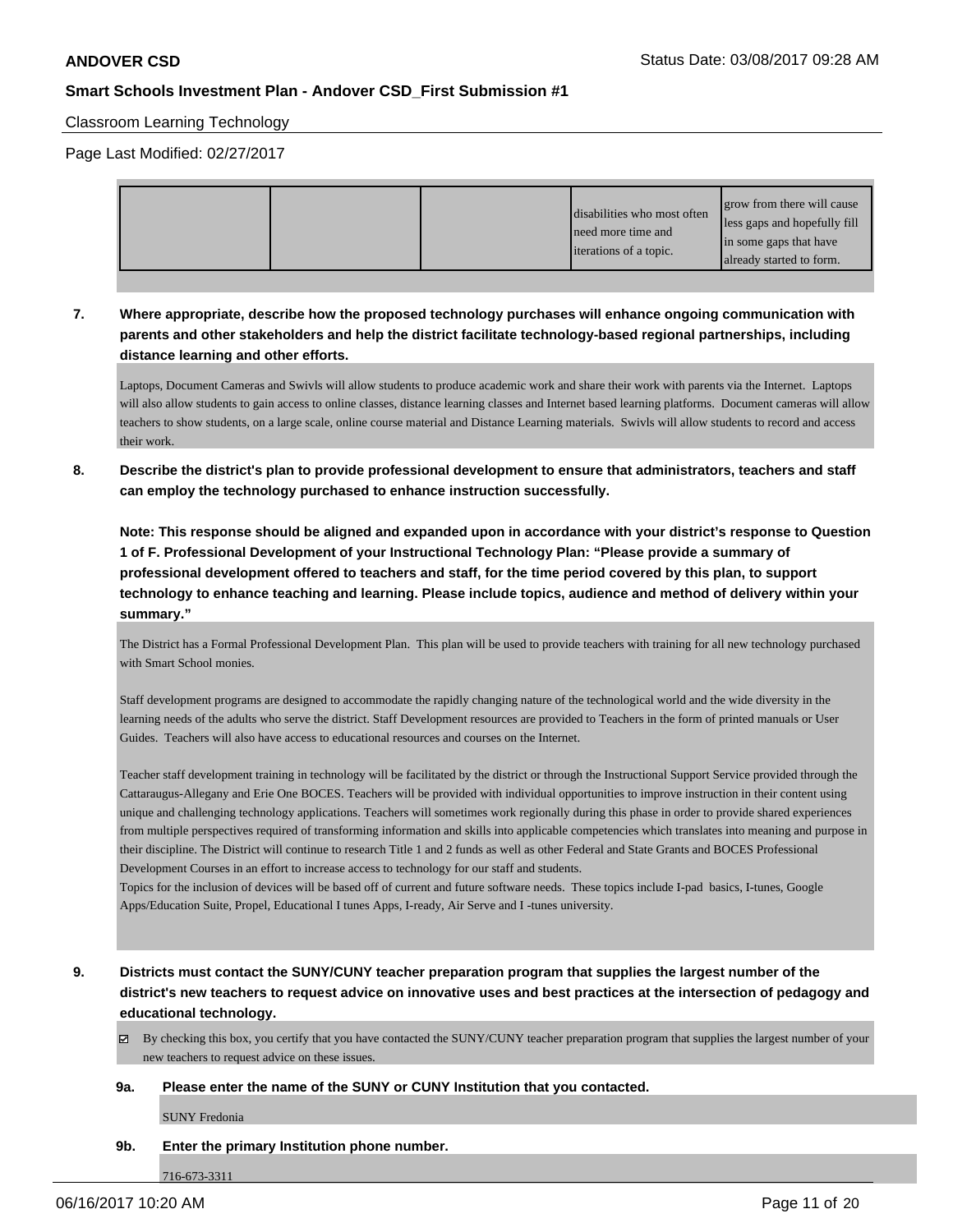#### Classroom Learning Technology

Page Last Modified: 02/27/2017

**9c. Enter the name of the contact person with whom you consulted and/or will be collaborating with on innovative uses of technology and best practices.**

Dr. Christine Givner

**10. A district whose Smart Schools Investment Plan proposes the purchase of technology devices and other hardware must account for nonpublic schools in the district.**

#### **Are there nonpublic schools within your school district?**

□ Yes

 $\boxtimes$  No

**11. Nonpublic Classroom Technology Loan Calculator**

**The Smart Schools Bond Act provides that any Classroom Learning Technology purchases made using Smart Schools funds shall be lent, upon request, to nonpublic schools in the district. However, no school district shall be required to loan technology in amounts greater than the total obtained and spent on technology pursuant to the Smart Schools Bond Act and the value of such loan may not exceed the total of \$250 multiplied by the nonpublic school enrollment in the base year at the time of enactment. See:**

**http://www.p12.nysed.gov/mgtserv/smart\_schools/docs/Smart\_Schools\_Bond\_Act\_Guidance\_04.27.15\_Final.pdf.**

|                                       | 1. Classroom   | l 2. Public   | 3. Nonpublic | l 4. Sum of | 15. Total Per | 6. Total                                                                                      |
|---------------------------------------|----------------|---------------|--------------|-------------|---------------|-----------------------------------------------------------------------------------------------|
|                                       | Technology     | l Enrollment  | Enrollment   | Public and  | Pupil Sub-    | Nonpublic Loan                                                                                |
|                                       | Sub-allocation | $(2014 - 15)$ | $(2014-15)$  | l Nonpublic | lallocation   | Amount                                                                                        |
|                                       |                |               |              | Enrollment  |               |                                                                                               |
| Calculated Nonpublic Loan<br>l Amount |                |               |              |             |               | (No Response)   (No Response)   (No Response)   (No Response)   (No Response)   (No Response) |

**12. To ensure the sustainability of technology purchases made with Smart Schools funds, districts must demonstrate a long-term plan to maintain and replace technology purchases supported by Smart Schools Bond Act funds. This sustainability plan shall demonstrate a district's capacity to support recurring costs of use that are ineligible for Smart Schools Bond Act funding such as device maintenance, technical support, Internet and wireless fees, maintenance of hotspots, staff professional development, building maintenance and the replacement of incidental items. Further, such a sustainability plan shall include a long-term plan for the replacement of purchased devices and equipment at the end of their useful life with other funding sources.**

By checking this box, you certify that the district has a sustainability plan as described above.

**13. Districts must ensure that devices purchased with Smart Schools Bond funds will be distributed, prepared for use, maintained and supported appropriately. Districts must maintain detailed device inventories in accordance with generally accepted accounting principles.**

By checking this box, you certify that the district has a distribution and inventory management plan and system in place.

**14. If you are submitting an allocation for Classroom Learning Technology complete this table. Note that the calculated Total at the bottom of the table must equal the Total allocation for this category that you entered in the SSIP Overview overall budget.**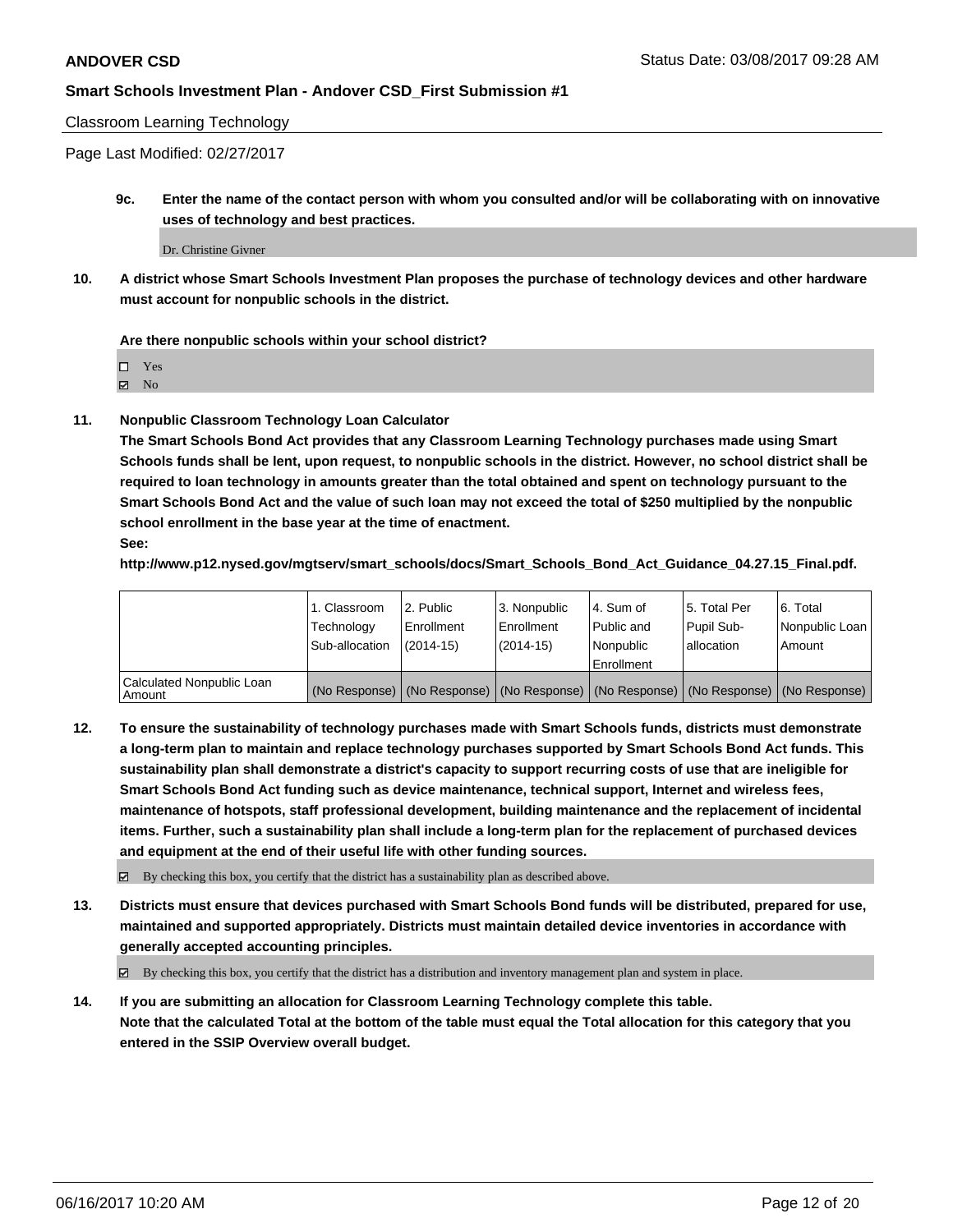## Classroom Learning Technology

Page Last Modified: 02/27/2017

|                         | Sub-Allocation |
|-------------------------|----------------|
| Interactive Whiteboards | 0              |
| Computer Servers        | $\Omega$       |
| Desktop Computers       | 0              |
| Laptop Computers        | 51,840         |
| <b>Tablet Computers</b> | (No Response)  |
| <b>Other Costs</b>      | 15,650         |
| <b>Totals:</b>          | 67,490         |

**15. Please detail the type, quantity, per unit cost and total cost of the eligible items under each sub-category. This is especially important for any expenditures listed under the "Other" category. All expenditures must be capital-bond eligible to be reimbursed through the SSBA. If you have any questions, please contact us directly through smartschools@nysed.gov.**

**Please specify in the "Item to be Purchased" field which specific expenditures and items are planned to meet the district's nonpublic loan requirement, if applicable.**

**NOTE: Wireless Access Points that will be loaned/purchased for nonpublic schools should ONLY be included in this category, not under School Connectivity, where public school districts would list them.**

| Select the allowable expenditure | Item to be Purchased                         | Quantity      | Cost per Item | <b>Total Cost</b> |
|----------------------------------|----------------------------------------------|---------------|---------------|-------------------|
| type.                            |                                              |               |               |                   |
| Repeat to add another item under |                                              |               |               |                   |
| each type.                       |                                              |               |               |                   |
| <b>Laptop Computers</b>          | Dell Latitude Laptops Education Series   120 |               | 432           | 51.840            |
| <b>Other Costs</b>               | Document Camera                              | 30            | 495           | 14,850            |
| <b>Other Costs</b>               | Swivl                                        | $\mathcal{P}$ | 400           | 800               |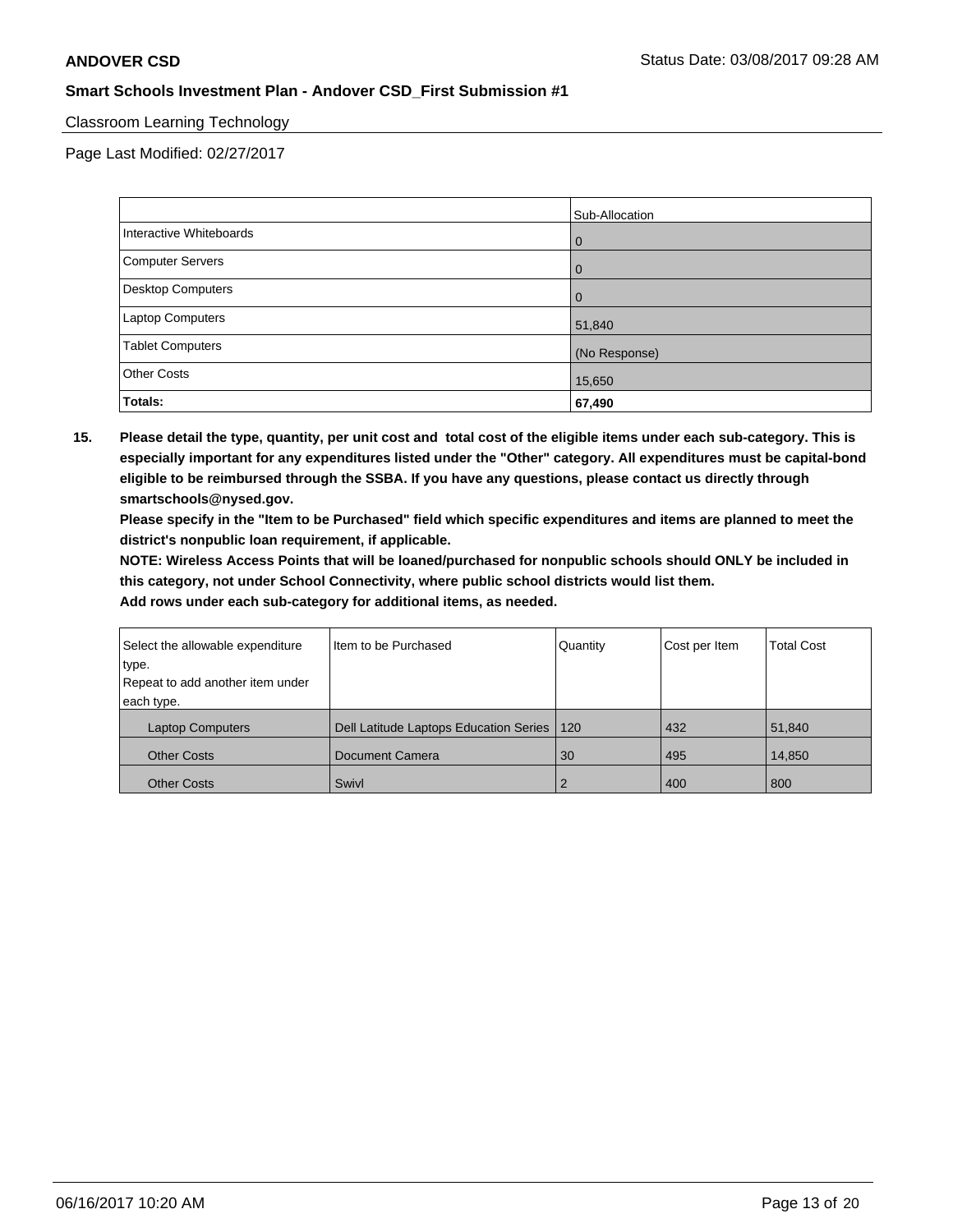#### Pre-Kindergarten Classrooms

Page Last Modified: 02/27/2017

# **Group 1**

**1. Provide information regarding how and where the district is currently serving pre-kindergarten students and justify the need for additional space with enrollment projections over 3 years.**

(No Response)

- **2. Describe the district's plan to construct, enhance or modernize education facilities to accommodate prekindergarten programs. Such plans must include:**
	- **Specific descriptions of what the district intends to do to each space;**
	- **An affirmation that pre-kindergarten classrooms will contain a minimum of 900 square feet per classroom;**
	- **The number of classrooms involved;**
	- **The approximate construction costs per classroom; and**
	- **Confirmation that the space is district-owned or has a long-term lease that exceeds the probable useful life of the improvements.**

(No Response)

**3. Smart Schools Bond Act funds may only be used for capital construction costs. Describe the type and amount of additional funds that will be required to support ineligible ongoing costs (e.g. instruction, supplies) associated with any additional pre-kindergarten classrooms that the district plans to add.**

(No Response)

**4. All plans and specifications for the erection, repair, enlargement or remodeling of school buildings in any public school district in the State must be reviewed and approved by the Commissioner. Districts that plan capital projects using their Smart Schools Bond Act funds will undergo a Preliminary Review Process by the Office of Facilities Planning.**

**Please indicate on a separate row each project number given to you by the Office of Facilities Planning.**

| Project Number |  |
|----------------|--|
| (No Response)  |  |

**5. If you have made an allocation for Pre-Kindergarten Classrooms, complete this table. Note that the calculated Total at the bottom of the table must equal the Total allocation for this category that you entered in the SSIP Overview overall budget.**

| Totals:                                  | 0              |
|------------------------------------------|----------------|
| Other Costs                              | (No Response)  |
| Enhance/Modernize Educational Facilities | (No Response)  |
| Construct Pre-K Classrooms               | (No Response)  |
|                                          | Sub-Allocation |

**6. Please detail the type, quantity, per unit cost and total cost of the eligible items under each sub-category. This is especially important for any expenditures listed under the "Other" category. All expenditures must be capital-bond eligible to be reimbursed through the SSBA. If you have any questions, please contact us directly through smartschools@nysed.gov.**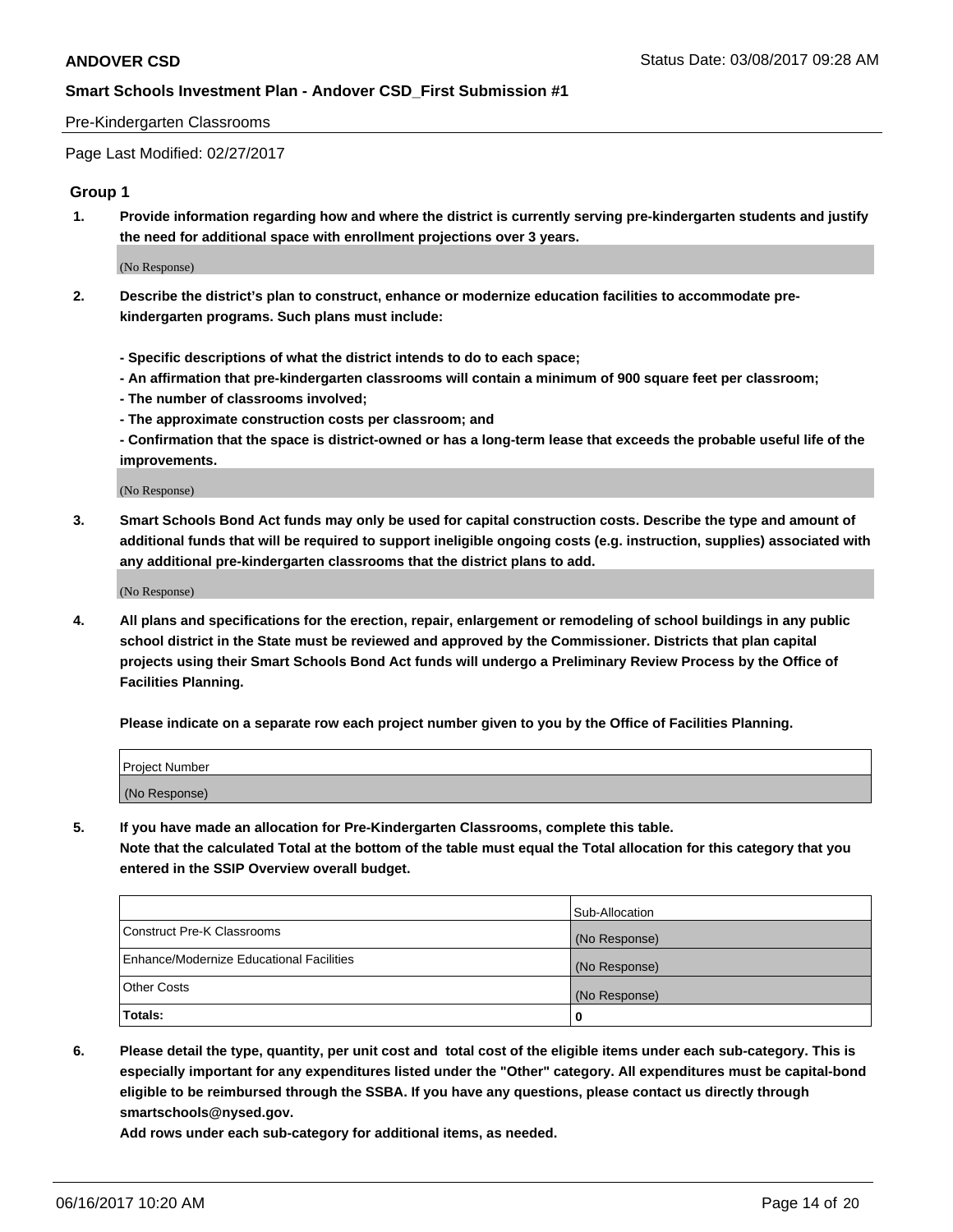# Pre-Kindergarten Classrooms

| Select the allowable expenditure | Item to be purchased | Quantity      | Cost per Item | <b>Total Cost</b> |
|----------------------------------|----------------------|---------------|---------------|-------------------|
| type.                            |                      |               |               |                   |
| Repeat to add another item under |                      |               |               |                   |
| each type.                       |                      |               |               |                   |
| (No Response)                    | (No Response)        | (No Response) | (No Response) | (No Response)     |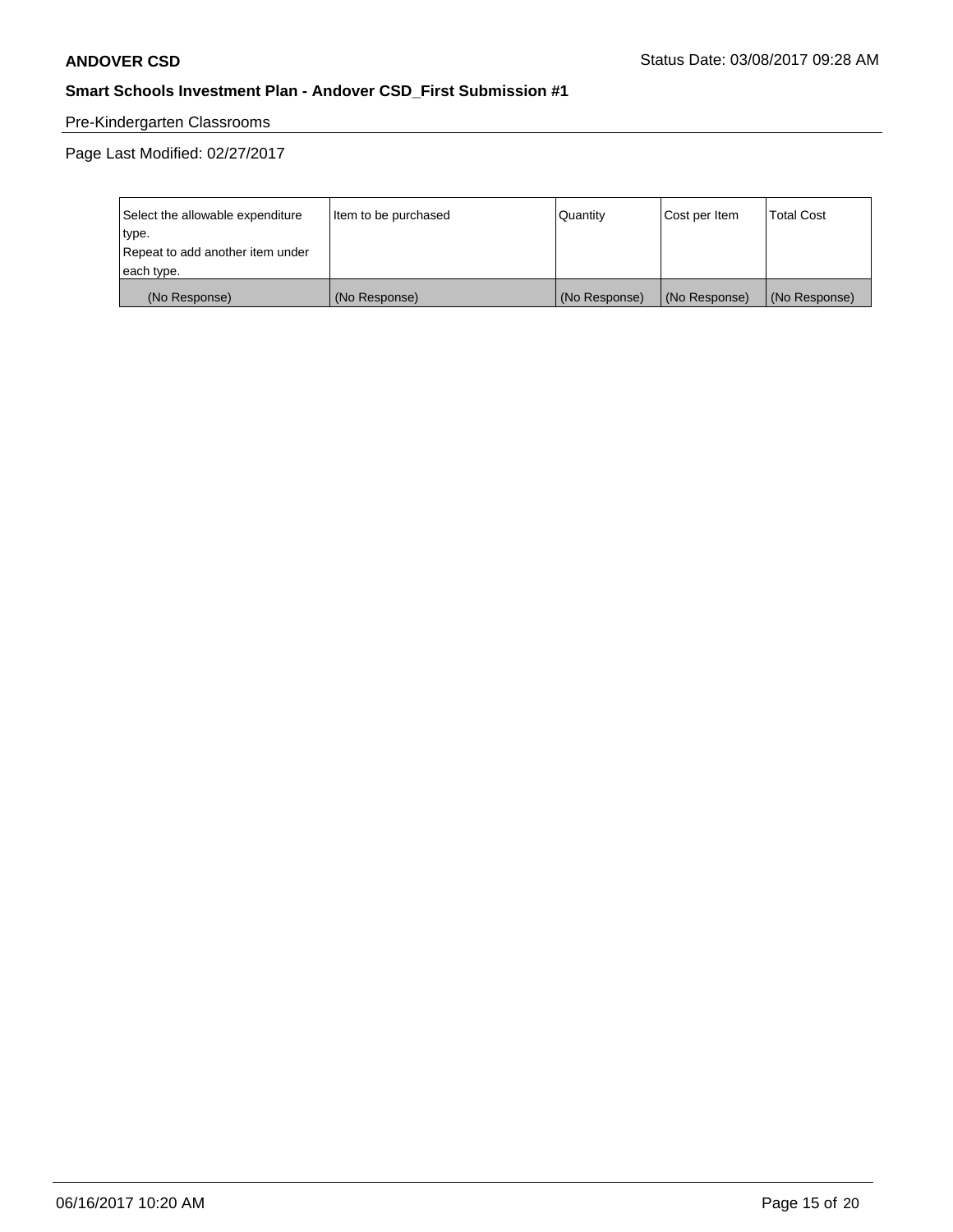Replace Transportable Classrooms

Page Last Modified: 02/27/2017

## **Group 1**

**1. Describe the district's plan to construct, enhance or modernize education facilities to provide high-quality instructional space by replacing transportable classrooms.**

(No Response)

**2. All plans and specifications for the erection, repair, enlargement or remodeling of school buildings in any public school district in the State must be reviewed and approved by the Commissioner. Districts that plan capital projects using their Smart Schools Bond Act funds will undergo a Preliminary Review Process by the Office of Facilities Planning.**

**Please indicate on a separate row each project number given to you by the Office of Facilities Planning.**

| Project Number |  |
|----------------|--|
| (No Response)  |  |

**3. For large projects that seek to blend Smart Schools Bond Act dollars with other funds, please note that Smart Schools Bond Act funds can be allocated on a pro rata basis depending on the number of new classrooms built that directly replace transportable classroom units.**

**If a district seeks to blend Smart Schools Bond Act dollars with other funds describe below what other funds are being used and what portion of the money will be Smart Schools Bond Act funds.**

(No Response)

**4. If you have made an allocation for Replace Transportable Classrooms, complete this table. Note that the calculated Total at the bottom of the table must equal the Total allocation for this category that you entered in the SSIP Overview overall budget.**

|                                                | Sub-Allocation |
|------------------------------------------------|----------------|
| Construct New Instructional Space              | (No Response)  |
| Enhance/Modernize Existing Instructional Space | (No Response)  |
| Other Costs                                    | (No Response)  |
| Totals:                                        | 0              |

**5. Please detail the type, quantity, per unit cost and total cost of the eligible items under each sub-category. This is especially important for any expenditures listed under the "Other" category. All expenditures must be capital-bond eligible to be reimbursed through the SSBA. If you have any questions, please contact us directly through smartschools@nysed.gov.**

| Select the allowable expenditure | Item to be purchased | Quantity      | Cost per Item | <b>Total Cost</b> |
|----------------------------------|----------------------|---------------|---------------|-------------------|
| type.                            |                      |               |               |                   |
| Repeat to add another item under |                      |               |               |                   |
| each type.                       |                      |               |               |                   |
| (No Response)                    | (No Response)        | (No Response) | (No Response) | (No Response)     |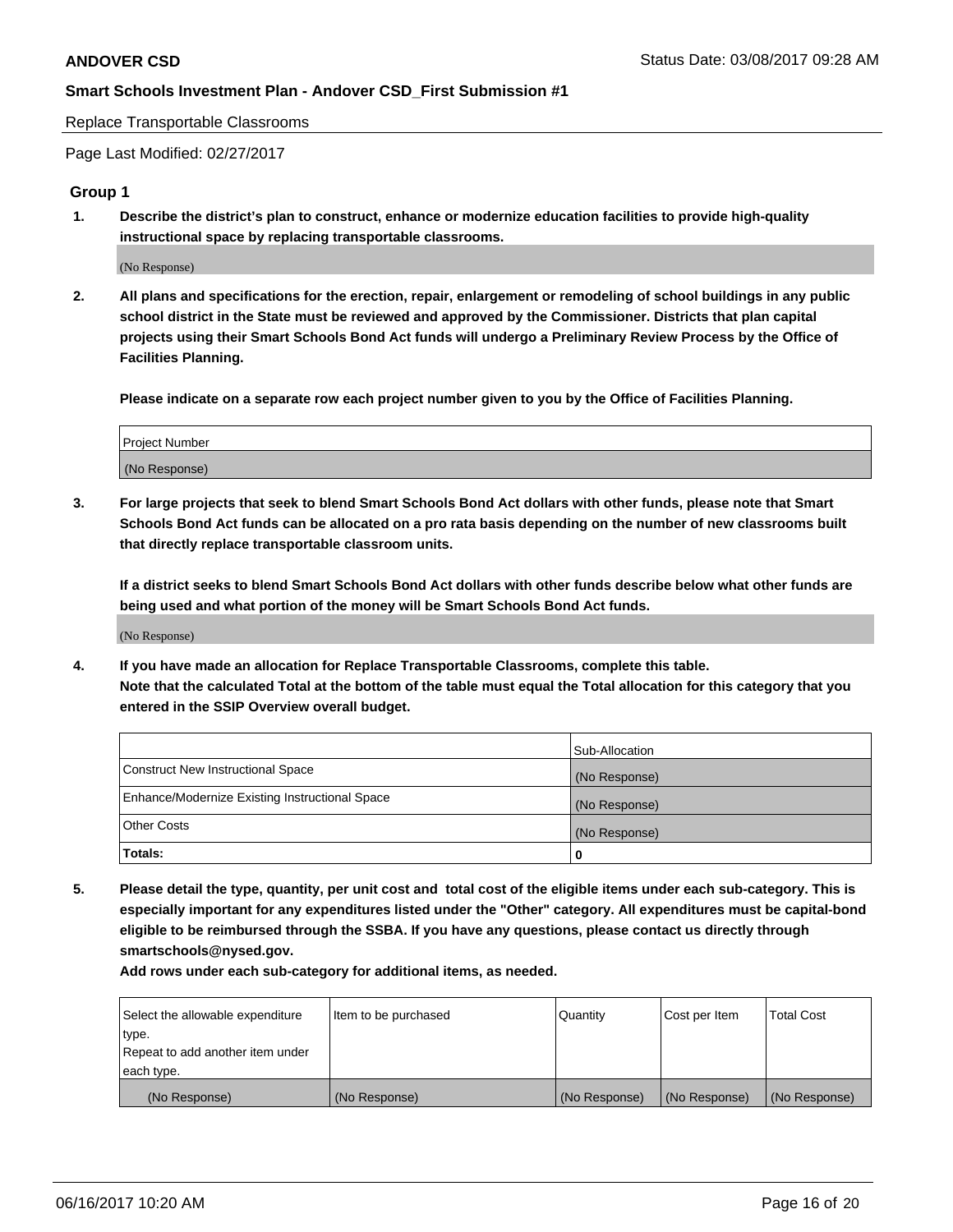## High-Tech Security Features

Page Last Modified: 02/27/2017

# **Group 1**

**1. Describe how you intend to use Smart Schools Bond Act funds to install high-tech security features in school buildings and on school campuses.**

(No Response)

**2. All plans and specifications for the erection, repair, enlargement or remodeling of school buildings in any public school district in the State must be reviewed and approved by the Commissioner. Districts that plan capital projects using their Smart Schools Bond Act funds will undergo a Preliminary Review Process by the Office of Facilities Planning.** 

**Please indicate on a separate row each project number given to you by the Office of Facilities Planning.**

| Project Number |  |
|----------------|--|
|                |  |
| (No Response)  |  |

- **3. Was your project deemed eligible for streamlined Review?**
	- Yes  $\hfill \square$  No
- **4. Include the name and license number of the architect or engineer of record.**

| Name          | l License Number |
|---------------|------------------|
| (No Response) | (No Response)    |

**5. If you have made an allocation for High-Tech Security Features, complete this table. Note that the calculated Total at the bottom of the table must equal the Total allocation for this category that you entered in the SSIP Overview overall budget.**

|                                                      | Sub-Allocation |
|------------------------------------------------------|----------------|
| Capital-Intensive Security Project (Standard Review) | (No Response)  |
| Electronic Security System                           | (No Response)  |
| <b>Entry Control System</b>                          | (No Response)  |
| Approved Door Hardening Project                      | (No Response)  |
| <b>Other Costs</b>                                   | (No Response)  |
| Totals:                                              | 0              |

**6. Please detail the type, quantity, per unit cost and total cost of the eligible items under each sub-category. This is especially important for any expenditures listed under the "Other" category. All expenditures must be capital-bond eligible to be reimbursed through the SSBA. If you have any questions, please contact us directly through smartschools@nysed.gov.**

| (No Response)                    | (No Response)        | (No Response) | (No Response) | (No Response)     |
|----------------------------------|----------------------|---------------|---------------|-------------------|
| each type.                       |                      |               |               |                   |
| Repeat to add another item under |                      |               |               |                   |
| type.                            |                      |               |               |                   |
| Select the allowable expenditure | Item to be purchased | Quantity      | Cost per Item | <b>Total Cost</b> |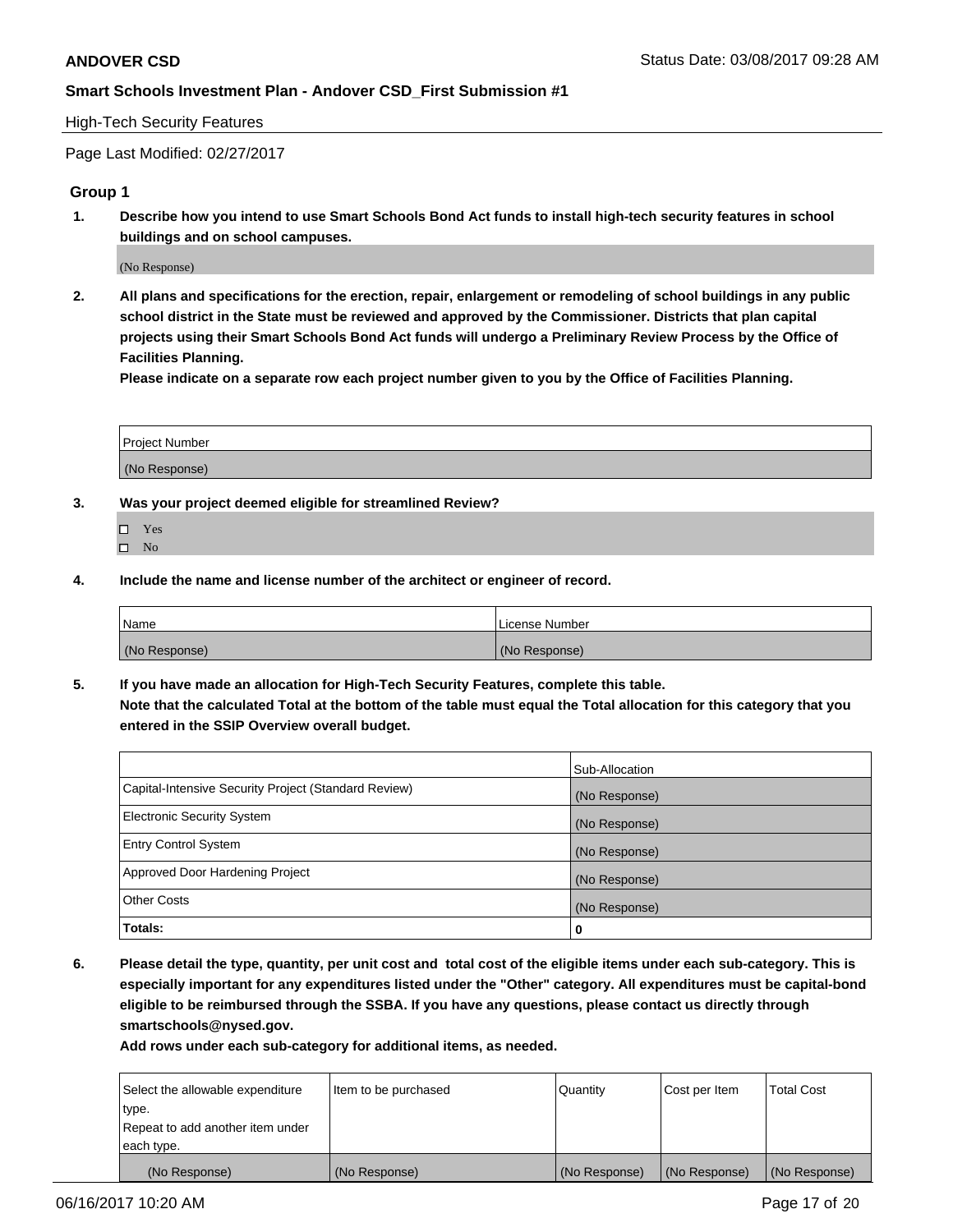High-Tech Security Features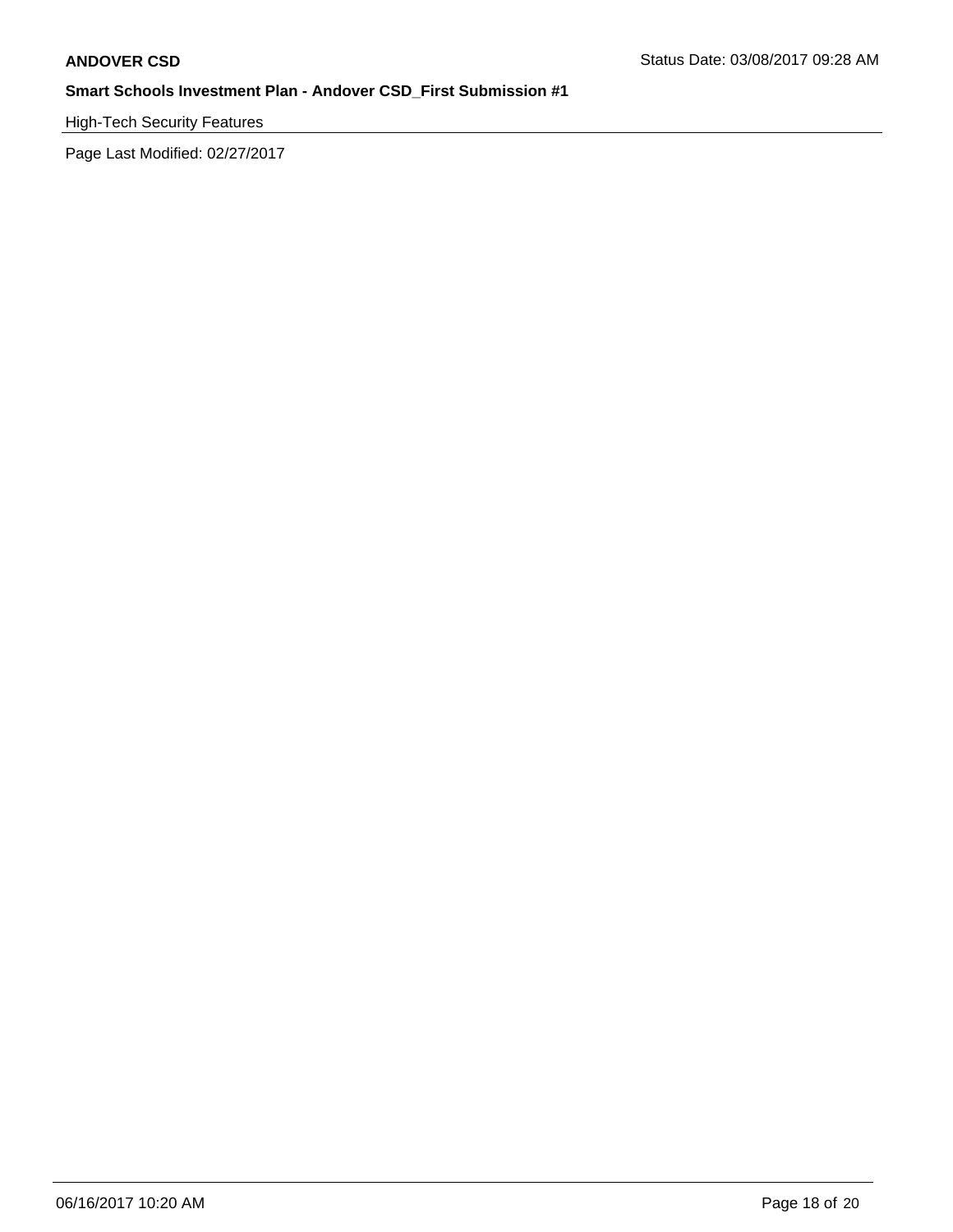Report